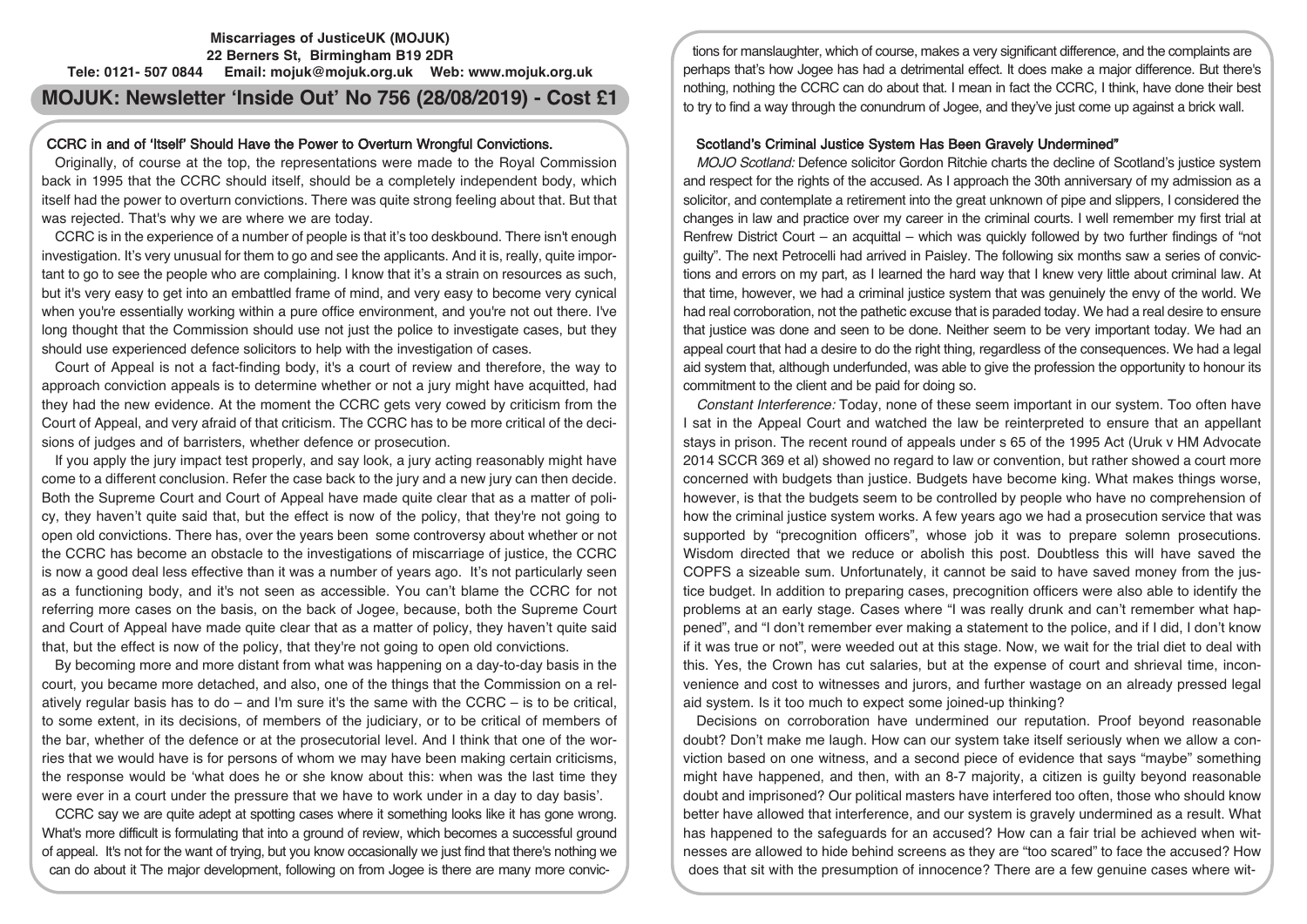nesses need, and should be granted, special measures, but there are too many who seek to take advantage of this when it is not needed. I have conducted trials where special measures have been sought, the Crown forget to have an identification parade, and suddenly the measures are miraculously no longer required and the witness happily gives evidence in the traditional manner in order to facilitate a dock identification.

Destruction of Rights: We cannot have a justice system where the interests of the witness are equal to those of the accused. This cannot be forced on us, as it is the accused who loses their liberty if they lose their trial. Those who are peddling the interests of the "victim" (can we have a victim before we establish that a crime has even been committed?) should consider that true equality would mean a suitable punishment for the complainer if an accused is acquitted. That would be a ridiculous position to adopt; almost as ridiculous as the suggestion that "victim's" rights have to be balanced with those of the accused.

And yet those more learned than me seem determined to strip every remaining right from an accused person. I dread the delivery of my Scottish Criminal Case Reports, as each edition seems to include further destruction of the legal safeguards for an individual who is facing the might of the state-funded prosecution. There seems to be an agenda to anglify our legal system, but without enacting the additional safeguards found south of the border such as unanimous verdicts or 10-2 majorities. Where will it end? I suggest that it will end with yet another series of major miscarriages of justice.

I well remember the boast of the Scottish justice system that the plethora of miscarriages in England could not happen in Scotland. The realisation that we had our share of such cases has not, as in England, led to a tightening of systems to prevent future errors, but rather we have charged headlong into a period of reducing and eliminating every existing safeguard in our system. I live in hope that, in 50 years' time, lawyers will look back on these dark times and wonder what we were all smoking in the early 21st century!

When I began my career, the fiscal service was manned by experienced, able and sensible deputes. Cases could be fairly resolved by meaningful discussion, and discretion was fettered only by logic. Today, we may still have able and sensible deputes, but they are conditioned to avoid the exercise of discretion, and logic takes a back seat to the current political will of their masters, or perhaps that of tabloid editors. One of the underlying principles of the justice system was that all accused should be treated equally. How can that principle remain when deputes are not allowed to negotiate on certain types of offences, such as domestics, racial or sectarian breaches etc? As a result, those charged with such offences are not being treated equally.

Likewise our judges, once the jewel in the crown of justice, are now prevented from doing their jobs by rules and laws that have effectively neutered them. Too often have I made a legal argument to be met with sympathy from the bench, but a ruling that goes against me. Our judges have also had discretion restricted by political interference. Currently, morale on the bench, in the fiscal service and among defence agents is at an all time low. Hundreds of intelligent and experienced lawyers cannot all be wrong.

Burdens on the Defence: The legal aid cuts have further reduced the confidence in our system. This is not an article designed to secure a pay rise for the profession (I will leave that particular dead horse to be flogged by those more able than me), but rather to highlight the dangers of paying defence lawyers an hourly rate that is closer to the minimum wage than to the remuneration expected by plumbers! The introduction of Crown disclosure was a very helpful development in our law, but was immediately met with a refusal to pay for defence precognitions. I know that SLAB will

say that they will pay for this work if it can be justified, but the judge who determines justification is SLAB, and I don't know of any solicitor who has won that argument with any regularity. As a result, the "independent" defence lawyer must advise his client based solely on information provided by the Crown. Police officers often hide significant information from the Crown, or include it in "non-disclosable" sections of reports. We are entirely dependent on the integrity of a police department that seems to have forgotten that its role is to secure justice and not just tick a box that someone has been charged regardless of guilt. Does anybody else see a problem here?

"Anderson" appeals have led to closer scrutiny of solicitors. The economic need to do a high volume of cases in order to pay ever-rising costs, with fee income effectively capped for a generation, makes it nothing short of miraculous that every conviction does not lead to an automatic appeal on defective representation grounds.

Government cuts in mental health care have imposed a further burden on the system. I am not medically or psychiatrically qualified, and yet I am expected to detect signs of mental incapacity in a client who would previously have been hospitalised, but is now in the "care in the community" myth. To compound matters further, we need SLAB sanction for an expert to determine fitness. Try getting that from SLAB. A recent application submitted was rejected as the accused did not have a history of mental illness. By that logic, an accused with no previous convictions must be innocent, as he has no history of offending. Try floating that idea before a court.

As well as having to identify psychiatric problems in clients, we have to manage them. I was disappointed by the apparent surprise at the recent survey that showed how many of us have been victims of violence or extreme abusive behaviour. Any solicitor with even fleeting experience of the criminal justice system will know that we live with such issues on a regular basis. And if you do succeed in managing such a client through the justice process, you will often find that the courts are unable to deal adequately with such issues.

Short Changed On Sentence: And finally I turn to the question of sentence. With the presumption against short term sentences, I am left wondering what we are doing in the summary courts. How can a court demand respect from a public that is aware that judges are being actively discouraged from sentences of imprisonment? Why not call it what it is – a Government too stingy to build enough prisons but too scared to admit it? I do not profess to have all the answers to the issues in our system, but at least I recognise some of them. The many changes in our system over the last 30 years have not been for the better. Something needs to be done before those who should know better are allowed to turn our country from the envy to the laughing stock of the world. Gordon Ritchie is a consultant with McCusker, McElroy & Gallanagh, Paisley. This article first appeared in The Journal of the Law Society of Scotland.

## Over 60% of 'Fast-Track Justice' Defendants Never Enter a Plea

Owen Bowcott, Guardian: People accused of minor offences are increasingly ignoring fast-track court proceedings because they do not recognise they are at risk of being convicted, the Magistrates Association has said. Two-thirds of defendants sent summary offence notices under the single justice procedure (SJP) never enter a plea, according to the latest Ministry of Justice figures. The high level of disengagement from the justice system is exposed as the process – which does not require court attendance – expands rapidly to cover hundreds of thousands of cases a year.

The rulings, made by a single magistrate sitting with a legal adviser, cover lesser offences such as TV licence evasion, speeding, fare evasion and failing to tax a vehicle. More categories are likely to be added in future. But the Magistrates Association, which represents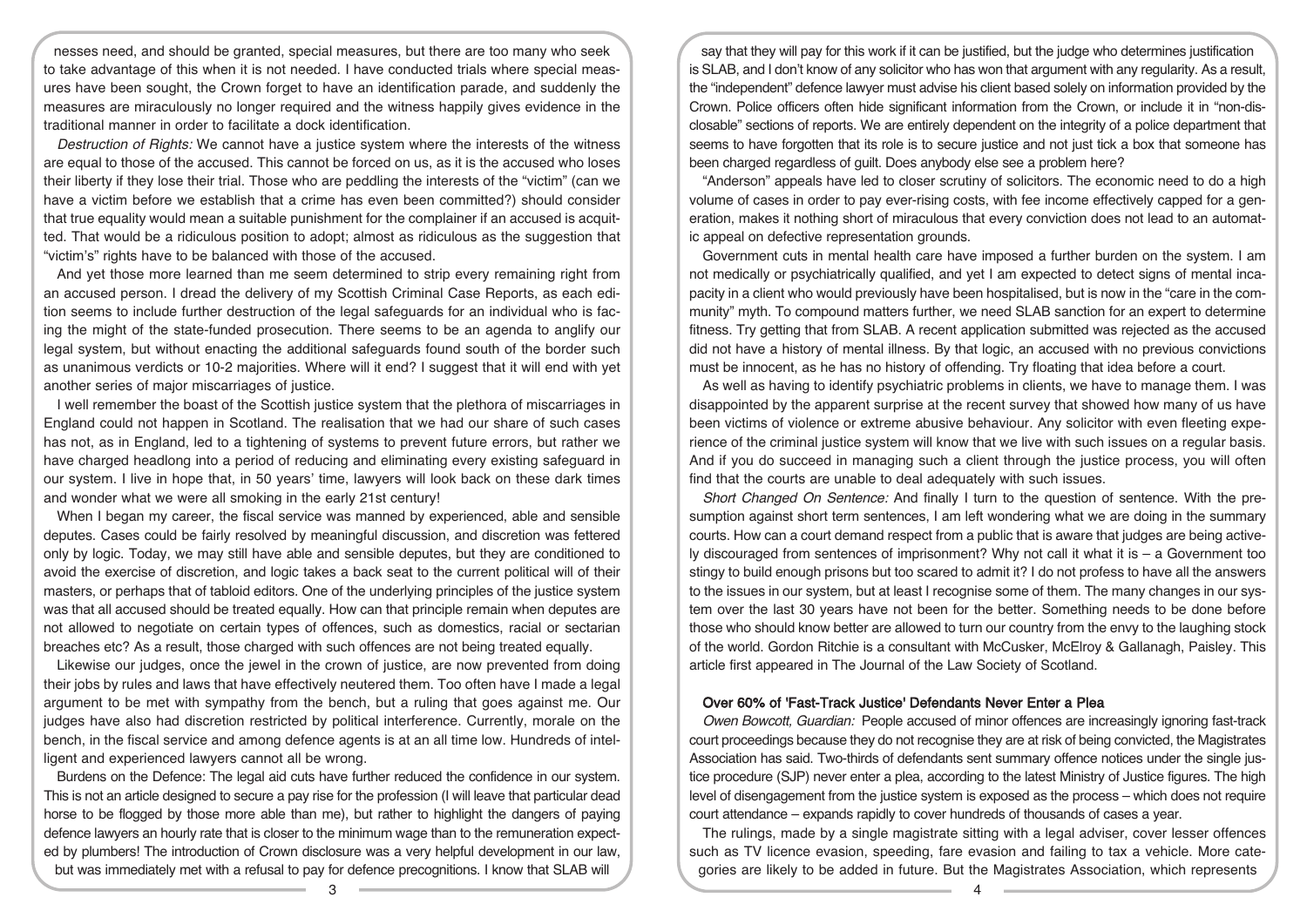all magistrates in England and Wales, and the campaign group Transform Justice have questioned whether decisions are sufficiently transparent, whether defendants not summoned to court appreciate the legal significance of a conviction and whether the right to a fair trial is prejudiced by a process that appears administrative rather than judicial.

The SJP, introduced in 2015, now accounts for 57% of the 1.5 million cases passing through magistrates courts in England and Wales each year. The MoJ has confirmed the SJP nonresponse rate is about 67%. Virtually all are consequently found guilty. The department says a large number of defendants did not turn up for minor offences before the system was streamlined.

There is evidence, however, that the no plea rate has increased significantly. A separate MoJ statistics table shows the overall proportion of defendants entering no plea at magistrates courts has risen from 52% in 2010 to 74% currently. A government factsheet in the run-up to the 2015 Criminal Justice and Courts Act noted that about half of defendants involved in summary motoring proceedings entered no plea, though for other cases the proportion was higher.

Defendants who plead not guilty retain the right to a full hearing in open court. SJP cases only involve non-imprisonable offences, though they can result in fines and loss of a driving licence. An SJP notice is delivered by post and gives defendants 21 days to respond in writing and explains the consequences of not responding.

It is not clear why so few people respond. Some may not have received the letter. One woman interviewed by the Guardian, who wished to remain anonymous, said she was wrongly sent a TV licence notice but had moved house and the notice was never forwarded. She was convicted without knowing about the case. When she discovered it, she had to tell her employer about the conviction. It took several years to have it quashed. "It's horrible to find you have a conviction and didn't know about it," she said. "It was a computer error. I had to prove my innocence in a court."

In an effort to maintain open justice in a system where defendants no longer turn up in public courts, the MoJ publishes a daily list of SJP cases naming defendants. The results are supposed to be available by ringing a telephone number. It has proved difficult for the media to find details that would normally be readily available at a court hearing.

John Bache, the national chair of the Magistrates Association, said: "One of the fundamental principles of the justice system is that justice is not just done but is also seen to be done, and it is essential that openness and transparency are not compromised. How the single justice procedure can be opened to public scrutiny must be addressed, particularly as we head towards further digitisation of the court process. "There is an additional risk that if the whole process is done without a hearing, individuals may not fully appreciate its implications. This is a serious process regarding a criminal offence, but as the system may appear to be administrative rather than judicial, people may not realise the importance of responding and thus risk ending up with a criminal conviction without entering a plea."

Penelope Gibbs, a former magistrate and director of Transform Justice, said: "The single justice procedure appears to have been introduced to make it cheaper to deal with people who don't engage with the criminal justice system. But people need to engage if they are to understand what they've been charged with and, if innocent, how to plead not guilty."

A MoJ spokesperson said: "Prior to the introduction of the single justice procedure many defendants did not turn up to court and hearings simply went ahead in their absence anyway. "This process is a straightforward way to administer justice for those who plead guilty which allows them to resolve their case without having to go to court. Defendants are made aware of the proceedings by letter and the consequences of not responding to the notice is made clear."

#### Papua Prison Break: Hunt For 250 Inmates Who Escaped Torched Prison

Indonesian authorities are on the hunt for more than 250 inmates who escaped a prison in the province of West Papua. The prison break happened Monday 19th August 2019, as protesters took to the streets in several cities blocking roads, and torching buildings including the jail. The unrest was triggered by the detention of Papuan students in the city of Surabaya over accusations they had disrespected the Indonesian flag. Police reinforcements have been sent to Papua ahead of more planned protests. Thousands of Papuans took the streets of cities including Sorong, Manokwari and Jayapura on Monday. The prison, in Sorong, was set ablaze and rocks were thrown at prisoners, said justice ministry spokeswoman Marlien Lande. "258 inmates escaped and only five of them had returned by this morning," Ms Lande said, adding that several guards and employees were injured as they tried to stop the escape. Papua, a former Dutch colony, declared itself independent in 1961 but its larger western neighbour later took control. A separatist movement continues to this day and Indonesian authorities have faced allegations of human rights abuses in the region. The latest anger stems from an incident over the weekend involving Papuan students in Surabaya, East Java - Indonesia's second biggest city. Reports said they disrespected the Indonesian flag in front of a dormitory during celebrations of Independence Day on Saturday. On Monday police in riot gear fired tear gas and water cannons to disperse the crowds. The protests then spread to other parts of the region on Tuesday.

#### Unlawfully Detained Woman Who Miscarried Receives £50k Payout

Diane Taylor, Guardian: A trafficked Vietnamese woman who was placed in detention for three days after arriving at Heathrow airport while experiencing a miscarriage and barely able to stand has received a £50,000 payout from the Home Office, the Guardian has learned. The Home Office has accepted the 33-year-old was detained unlawfully and that the detention constituted inhuman and degrading treatment. The payout is exceptionally high for a three-day period of detention. The woman arrived at Heathrow on 8 July 2016 when she was eight weeks pregnant as a result of rape in Finland. She started to bleed and informed immigration officials at the airport, which is when she was held for eight hours and subjected to repeated questions. She was finally taken from the airport to Hillingdon hospital by ambulance. Doctors there thought she should stay in hospital overnight because it was likely she was having a miscarriage. But a decision was taken by the Home Office to put her in detention instead. She said she was not well enough to stand up unaided and had to be assisted to walk out of the hospital. She was released from detention three days later and it was confirmed that she had suffered a miscarriage. The Home Office finally accepted that she was a victim of trafficking and granted her leave to remain in the UK.

"I felt so bad, I kept being taken to different parts of the airport and asked so many questions by different officials," the woman told the Guardian. "All I wanted to do was lie on the floor. I kept asking to be taken to hospital because I was in so much pain in my tummy and was bleeding so much." The former prisons ombudsman Stephen Shaw called for an "absolute exclusion" on the detention of pregnant women in a report in January 2016. Theresa May, the home secretary at the time, refused to implement an outright ban but said the government was shaping a humane system "that will effectively end the routine detention of pregnant women". The government agreed to a time limit of 72 hours to hold pregnant women, with an option to extend this to one week with ministerial authorisation. Since then, there has been a reduction in the number of pregnant women held, but according to Home Office data 133 pregnant woman have been detained since July 2016.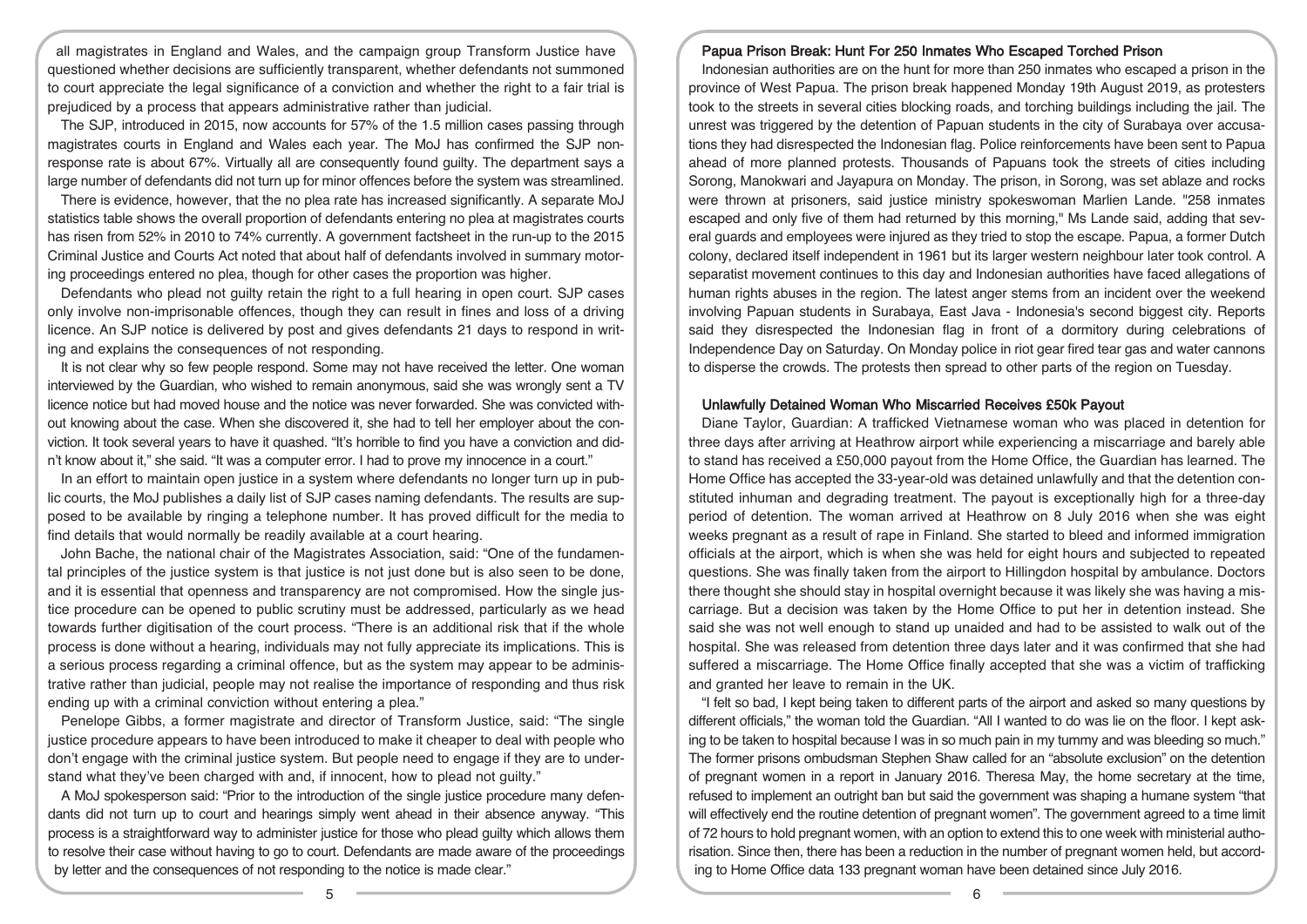An internal Home Office investigation into the trafficked woman's treatment identified significant failings in the way she was treated by officials when she arrived at the airport barely able to stand up. A heavily redacted internal investigation report by the Home Office's professional standards unit, seen by the Guardian, states that although officials "genuinely acted in what they felt to be the best interests" of the woman, "the investigation found significant failings in the detention of Ms …, a lack of risk assessment for placing her in detention and a failure to complete detention reviews". A box for officials to tick for known medical risks was left unticked and no medical, safeguarding or special needs were logged.

The woman said she was terrified during her ordeal but was too scared to ask any questions. "I thought if I said anything they might put me on a plane and deport me straight away while I was having the miscarriage, so I kept quiet. I was very frightened of my traffickers but I was even more frightened of the Home Office." She said she was relieved her case had been settled. Ugo Hayter, a solicitor at Deighton Pierce Glynn, said: "The amount paid to our client, whilst exceptionally high for a relatively short period of detention, will never make up for the horrific ordeal she was forced to endure at the hands of UK officialdom during that time. The case demonstrates the consequences of the uncaring culture of disbelief that has taken hold of the Home Office." The Home Office has been approached for comment.

## Stronger Safeguards Following Legal Challenge To Pava In Prisons

Following a legal challenge by Deighton Pierce Glynn client, the Justice Secretary has agreed to introduce stronger safeguards and to record equality impacts in the roll out of chemical restraint in prisons. The Equality and Human Rights Commission funded our client, who is a disabled person, to bring an application for judicial review of the Justice Secretary's decision to make PAVA spray (PAVA is significantly more potent than CS gas) available to all prison officers. The Ministry of Justice has now strengthened guidance on the criteria for assessing whether PAVA can be justified in the course of individual incidents. Prisons will be required to demonstrate that they understand the trends in the use of force at their establishment before they will be signed off for PAVA.

In the event that PAVA is misused, improved guidance and systems for recording and monitoring will make it easier for prisoners to seek accountability. The Ministry of Justice has now carried out a more extensive equality impact assessment. This revealed a significant trend of disproportionality in the use of force towards younger prisoners, black prisoners and Muslim prisoners, which the Ministry of Justice was unable to explain. It also uncovered a serious lack of data in relation to the rates of disabled people in prisons and limited understanding of learning disabilities by prison staff.

Following the launch of the legal action, the Ministry of Justice committed to more robust guidance and training for prison officers in the use of PAVA, which contains much more specific guidance about the exceptional circumstances in which it might be used against vulnerable prisoners or prisoners with protected characteristics. It will monitor the use of PAVA nationally and amend use of force forms to record disability, race and other protected characteristics and vulnerabilities following incidents. Prison Race and Equality Liaison officers will also be included in use of force reviews.

The Claimant, VW, instructed Clare Hayes and Louise Whitfield at Deighton Pierce Glynn. They instructed Nick Armstrong and Jessica Jones at Matrix Chambers. As a result of the above commitments by the Ministry of Justice and evidence over the period of the litigation that the rate of PAVA use in the pilot prisons was reducing, the Claimant agreed to discontinue this legal action. Clare Hayes, of Deighton Pierce Glynn, acting on behalf of the Claimant, said: "Systems for protecting people in prison from discrimination and unlawful use of force are woefully inadequate. It remains to

be seen whether prisons can show that they understand trends in their use of force sufficiently to be deemed "PAVA ready" by the Justice Secretary. It is hoped that as a result of our client's challenge, greater scrutiny will be brought to bear on incidents where PAVA is drawn on or discharged against a prisoner. Where the spray is used outside of policy and guidance, officers may face disciplinary proceedings and prisoners may have grounds to take legal action against the prison service."

Rebecca Hilsenrath, Chief Executive of the Equality and Human Rights Commission, said: "Everyone has the right to live without fear of inhumane treatment or punishment. We believed that this wouldn't be the case for many prisoners if PAVA was rolled out to all prisons without proper protections in place and oversight of its use. We are pleased that the Ministry of Justice has recognised the need to take action to prevent the spray being used disproportionately on ethnic minority and disabled prisoners, and strengthened guidance that it must be a tool of last resort. We hope these changes will help to ensure that officers can protect themselves in a way that doesn't jeopardise the fundamental rights of others."

#### Magdalene Laundries Victim Mary Cavner to Get Compensation

A woman denied an education and left malnourished after being forced to work at the age of 11 when her father died has won a battle for compensation. Mary Cavner, 80, who lives in Hampshire but grew up in County Cork, was sent to work in one of Ireland's notorious Catholic-run Magdalene Laundries She said her six years at the workhouse affected her "throughout her life". She was initially told she was ineligible for compensation but will now receive €76,000 (£69,500).

The Magdalene Laundries, which were initially institutions for what were described as "fallen women", saw 10,000 young females pass through them between 1922 and 1996 The women and girls toiled behind locked doors, were unable to leave after being admitted and received no wages. In 2013, then Irish Prime Minister (Taoiseach), Enda Kenny, formally apologised on behalf of the state for its role in the scandal.

Mrs Cavner, a mother-of-five, was initially denied compensation and the payout comes almost 70 years after she was first placed in the Good Shepherd Convent in Sunday's Well, County Cork. She was separated from her siblings and despite only being 11 when she arrived, she received no teaching from the nuns and experienced long-term hunger while working into the night looking after babies, cleaning, working in the laundries and preparing meals for the nuns. "They held me there and worked me until I was nearly 18," said Mrs Cavner, who now lives in New Milton. We weren't allowed to talk or associate with anybody else."

The Irish government said 770 former residents of the laundries have so far been awarded more than €29.8m (£27.32m) in compensation. However, Mrs Cavner said she was told by the authorities she would not receive compensation because the laundry she worked in was not eligible under the government's redress scheme. A lengthy legal battle ensued and she complained to the Irish ombudsman, which went on to recommend that the redress scheme be extended. "I had never mentioned what happened to me to my husband or my children, so it took all of my courage to admit what I had been through and then they called me a liar," Mrs Cavner said. My experience in the laundry left me unable to communicate properly. have had really low points as they have made me live this again and to be accused of not telling the truth made me feel rejected."

The Irish ombudsman awarded Mrs Cavner a lump sum of  $\epsilon$ 50,000 (£45,800) and a further €26,000 (£23,800) which will be given to her in incremental payments in the future. She said receiving the payment was "bittersweet" and her fight was "never about getting compensation" but to "hold those who made me stay in the laundry to account". A spokesman for the Irish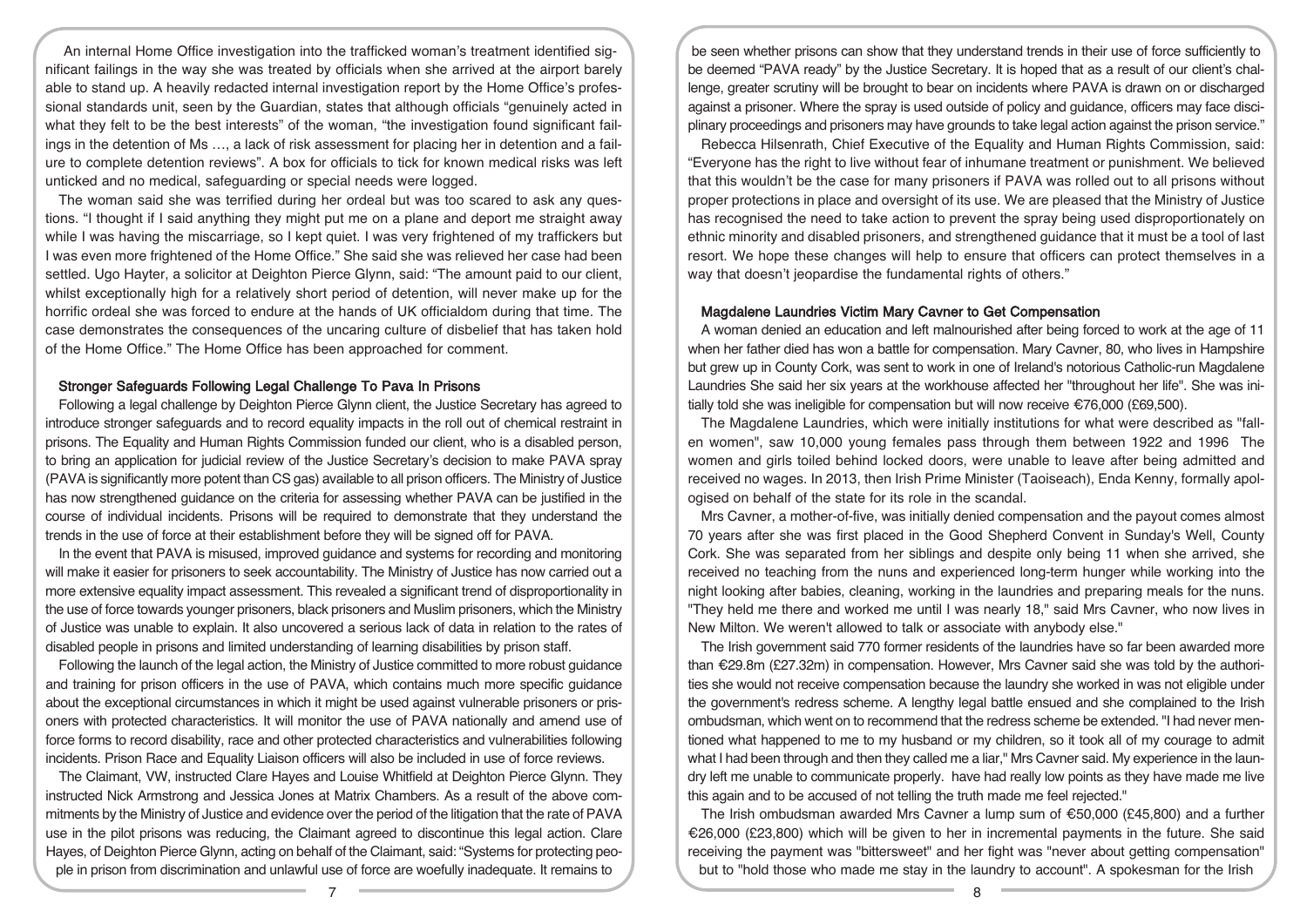Department of Justice and Equality said the government "recognises the sensitive nature of these cases" but could not comment on Mrs Cavner's specific circumstances.

What were the Magdalene laundries? • Originally termed Magdalene Asylums, the first in Ireland was opened in Dublin in 1765 • Envisaged as short-term refuges for "fallen women" they became long-term institutions and residents were required to work, mostly in laundries on the premises • They extended to take in unmarried mothers, women with learning difficulties and girls who had been abused • The last Magdalene asylum in Ireland, in Waterford, closed in 1996

## Another CCRC Referral That Lies Uneasy in Your Stomach

Again the CCRC has referred a case to the CoA of someone, who has not spent a second in prison. Everyone is entitled to appeal their conviction, but have the CCRC got their priorities right. Most if not all their applicants are still rotting in prison. With the minimal prospect that the CCRC will ever refer their case to the CoA. So far this year the CCRC have made nine Referrals to the CoA, of these, four of the referrals served less than six months in prison, and one served no time at all. Three of these are very simple: Immigration offences, charged failing to produce an immigration document, contrary to section 2(1) of the Asylum and Immigration (Treatment of Claimants) Act 2004. Should have been entitled to rely on the statutory defence under section 2(4)(c) Asylum and Immigration (Treatment of Claimants) Act 2004, and that that defence would probably have succeeded. One of mistaken identity, spent six days in prison. Five of this years referrals did not necessitate the massed guns of the CCRC! MOJUK or anyone else for that matter, should not infer that the CCRC are "Juking the Stats", making it look like they have achieved something when in reality, they have not.

CCRC Refers Case of Tracey Newell to Court Of Appeal

On 29 November 2012, at Inner London Crown, Ms Newell pleaded guilty to seven counts of benefit fraud. The counts related to claims for Housing and Council Tax Benefit covering the period from 1 August 2005 to 5 December 2012. The prosecution case was that Ms Newell failed to declare seven bank accounts of which she was either sole account holder or joint account holder with her father. In January 2013, Ms Newell was sentenced to 18 weeks' imprisonment, suspended for 18 months, and 150 hours unpaid work. Confiscation proceedings were instigated. Later that year a Confiscation Order was made for £17,637.93 and Ms Newell was ordered to pay within 28 days or serve 12 months' imprisonment in default.

Ms Newell appealed against the Confiscation Order but in April 2014, the Full Court dismissed the appeal. In separate proceedings at the First-Tier Tribunal, Ms Newell appealed against the local authority's calculation of overpaid benefits upon which the Crown Court's confiscation order was based. The Judge in those proceedings ordered a recalculation of the amount. In June 2014, Southwark Council wrote to Ms Newell to tell her that the calculation of the overpayment of benefits in her case had been reduced to a total of £3,225.28. However, when, at the request of Southwark Council, the enforcement of the Confiscation Order for £17,637.93 was considered at Inner London Crown Court in December 2014, the Judge concluded that, in spite of the decision of the First-Tier Tribunal, the original order remained valid and that he did not have jurisdiction to change it.

Ms Newell applied to the CCRC for a review of her case in January 2016. Having reviewed the case in detail, the CCRC has decided to refer that case for appeal on the basis of fresh evidence that raises a real possibility that the Court of Appeal will now amend the Confiscation Order. Ms Newell was not represented throughout her application to the Commission.

## Brazil Extradition: Drug Smuggling Case Collapses

Doughty Street Chambers, has successfully secured the discharge of a Portuguese national, Mr. Gomes from an extradition request issued by the government of Brazil. The case collapsed after a Sao Paulo court ruled that the evidence was unlikely to be capable of convicting the requested person and the Westminster Magistrates Court found a real risk of a breach of Article 3 of the European Convention on Human Rights.

The result comes almost a calendar year after Mr. Gomes was arrested on an accusation basis. His legal team argued throughout that there was no prima facie case as the entirety of the prosecution rested upon the hearsay evidence of a convicted co-defendant. That codefendant alleged a third-party told him that Mr. Gomes had paid for the drugs he was to smuggle from Brazil to Europe, allegations which Mr. Gomes had always strenuously denied and for which there was no independent evidence.

Mr. Gomes' legal team attacked the case from all angles, including the question of Brazilian prison conditions. Relying upon the expert evidence of renowned prison expert, Prof. Juan Mendez, who travelled to Brazil and inspected Itai prison, Mr. Gomes was able to demonstrate that the conditions there would clearly breach the UK's obligations under Article 3 of the Convention. Moreover, Prof. Mendez also found that the client would also be held in squalid and dangerously overcrowded conditions in Sao Paolo pending transfer.

The Brazilian government then attempted to claim the client could be held at yet another prison, this time in Brasilia (Papuda prison); yet the evidence was clear that conditions at that prison are even worse than in Sao Paolo or at Itai. The case then collapsed following a habeas corpus challenge brought on behalf of Mr. Gomes by Teixeira Advocates in Sao Paolo before the Brazilian government was able to propose anywhere else.

#### Manchester Police Officers Could Face Criminal Charges After Death of Andre Moura

Five police officers are under investigation by the Crown Prosecution Service after Andre Moura was found unresponsive in a police van in Oldham and later pronounced dead in hospital. Moura was restrained with CS gas during the incident, which a neighbour filmed on his mobile phone. He had been arrested after reports of a domestic incident at the home he shared with his partner and children in Oldham during the night of 8 July last year. In the neighbour's footage, Moura, who was Portuguese, can be heard screaming "help" while officers tell him to stop resisting.

The Greater Manchester police officers are under investigation on suspicion of misconduct in public office after being referred to the CPS by the Independent Office for Police Conduct. One of the GMP officers has also been referred on suspicion of committing assault occasioning actual bodily harm. They could all face criminal charges. Police drove Moura to Ashtonunder-Lyne station in the van but found him "unresponsive" upon arrival. An ambulance was called but he was confirmed dead at 1.30am on 9 July at Tameside hospital.

The IOPC said a postmortem examination of his body was inconclusive and an inquest would need to be held to determine the precise cause of death. It has examined CCTV, video from officers' body-worn cameras and mobile phone footage of the incident. A further five officers were questioned as part of the investigation but no action was taken regarding them. Amanda Rowe, the IOPC's regional director, said: "This is a very serious and sensitive case involving a large number of officers and a huge amount of evidence, which has required rigorous investigation." She said the complexity of the investigation meant the watchdog had to commission two reports from experts. GMP has been contacted for comment.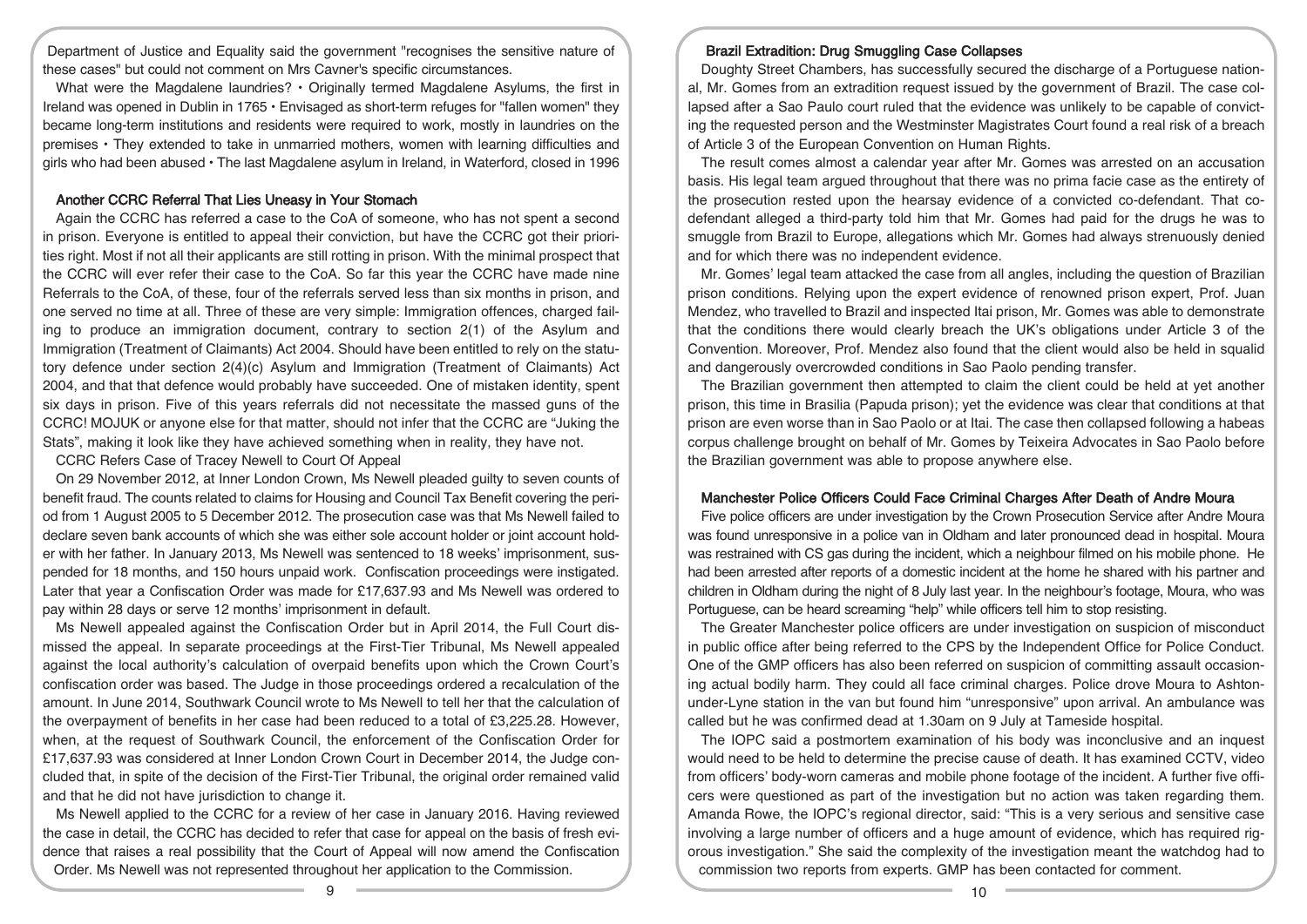## Brazil Extradition: Drug Smuggling Case Collapses

Malcolm Hawkes has successfully secured the discharge of a Portuguese national, Mr. Gomes from an extradition request issued by the government of Brazil. The case collapsed after a Sao Paulo court ruled that the evidence was unlikely to be capable of convicting the requested person and the Westminster Magistrates Court found a real risk of a breach of Article 3 of the European Convention on Human Rights. The result comes almost a calendar year after Mr. Gomes was arrested on an accusation basis. His legal team argued throughout that there was no prima facie case as the entirety of the prosecution rested upon the hearsay evidence of a convicted co-defendant. That co-defendant alleged a third-party told him that Mr. Gomes had paid for the drugs he was to smuggle from Brazil to Europe, allegations which Mr. Gomes had always strenuously denied and for which there was no independent evidence.

Mr. Gomes' legal team attacked the case from all angles, including the question of Brazilian prison conditions. Relying upon the expert evidence of renowned prison expert, Prof. Juan Mendez, who travelled to Brazil and inspected Itai prison, Mr. Gomes was able to demonstrate that the conditions there would clearly breach the UK's obligations under Article 3 of the Convention. Moreover, Prof. Mendez also found that the client would also be held in squalid and dangerously overcrowded conditions in Sao Paolo pending transfer. The Brazilian government then attempted to claim the client could be held at yet another prison, this time in Brasilia (Papuda prison); yet the evidence was clear that conditions at that prison are even worse than in Sao Paolo or at Itai. The case then collapsed following a habeas corpus challenge brought on behalf of Mr. Gomes by Teixeira Advocates in Sao Paolo before the Brazilian government was able to propose anywhere else. In Brazil v Gomes, a first instance decision, Malcolm was instructed by Ruta Mikalaite and Gitana Megvine of Oracle Solicitors.

### Death Row Inmate Who Always Maintained His Innocence Executed By Lethal Injection

Henry Austin, Independent: A death row inmate who always maintained his innocence has been executed for the abduction, rape and murder of a student more than 20 years ago. Larry Swearingen received a lethal injection at the state penitentiary in the Texan city of Huntsville for the 1998 killing of 19-year-old Melissa Trotter. The teenager was last seen her leaving her community college in Conroe, a small city north of Houston that December. Her body was found in a forest around 70 miles away. After he was convicted two years later, Swearingen always maintained his innocence in her death and claimed that his conviction was based on junk science. The 48-year-old had previously received five stays of execution, but having exhausted all routes for appeal, he became the twelfth inmate to be put to death in the US this year and the fourth in Texas, where 11 more executions are scheduled this year. Describing him as a sociopath with a criminal history of violence against women, prosecutors said they stood behind the "mountain of evidence" used to convict him in 2000.

Swearingen had long tried to cast doubt on the evidence used to convict him, particularly claims by prosecution experts that Trotter's body had been in the woods for 25 days. His longtime attorney, James Rytting, said at least five defence experts concluded her body was there for no more than 14 days, and because Swearingen had been arrested by then on outstanding traffic violations, he could not have left her body there. He said his client, who was also represented by the Innocence Project, was quilty of doing "some very stupid things," but prosecutors didn't have proof he killed Trotter. Mr Rytting also maintained a piece of pantyhose used to strangle Trotter was not a match to a piece found in Swearingen's trailer. He also disputed prosecution experts' claims dismissing blood found in Trotter's fingernail shavings that was determined to not be Swearingen's.

The Texas Department of Public Safety had also said in letters that its technicians should not have been as definitive in their testimony about the blood found in the fingernails and the pantyhose match. Swearingen was put to death after the US Supreme Court rejected his final appeal, which focused on allegations prosecutors used "false and misleading testimony" related to blood evidence and a piece of pantyhose used to strangle Trotter.

Kelly Blackburn, the trial bureau chief for the Montgomery County District Attorney's Office, which prosecuted Swearingen, said his efforts to discredit the evidence were unsuccessful because his experts' opinions didn't "hold water." He said he had "absolutely zero doubt" that they had prosecuted the right man. Mr Blackburn added Swearingen killed Trotter because he was angry that she had stood him up for a date. At the time of Trotter's killing, Swearingen had also been charged with kidnapping a former fiancee.

Swearingen also tried to get people to lie to give himself an alibi, Mr Blackburn said, adding that he got another inmate to write a letter in Spanish that professed to be from the real killer and had it sent to his attorney. Anthony Shore, who he concocted the plan with, was executed last year.

### 'With Great Power Comes Great Responsibility'

Regardless of whether one attributes this famous quote to Voltaire (definitely not) or Spider-Man, the sentiment is the same. Power and responsibility should be in equilibrium. More power than responsibility leads to decision-making with little concern for the consequences and more responsibility than power leads to excessive caution. This article argues that there is now a disequilibrium in the NHS, which is the root cause for defensive medical practice and the growing NHS litigation bill. Montgomery v Lanarkshire affirmed a transition from patients as passive receivers of care to active consumers by making the collaborative patient-doctor relationship a legally enforceable right. However, as yet patients are not expected to share responsibility for a negative outcome. Medical paternalism may now be dead but judicial paternalism appears to be alive and well. However, contributory negligence is a necessary counter-weight in this balance and it must urgently be applied to restore equilibrium. In 2005 the annual cost to the NHS of settling clinical negligence claims was £500 million. Today it is £2.2 billion, with estimated future liabilities of £65 billion. To prevent the further diversion of NHS resources from frontline healthcare to the settlement of negligence claims, patients must accept greater responsibility for their choices, even when they have negligently been subjected to harm.

#### Justice Committee Launches New Inquiry Into the Ageing Prison Population

[A prison has installed a stairlift for elderly inmates amid an increase in requests for walking frames, thermal underwear and wedge pillows, The Times reports. Cells and showers have also been adapted to accommodate inmates with mobility problems. One third of the 850 adult male prisoners in HMP Frankland in County Durham is over 50 and more than a third have disabilities. "Smaller items such as walking frames, thermal underwear, wedge pillows and chair raisers are also provided on request," the report from the prison's independent monitoring board said. It added: "It is pleasing to note that a stairlift to enable prisoners with mobility issues to access library and education facilities has now been installed and is in use." A "quiet wing" for old inmates has also been established and staff are planning a "grey forum" to assist prisoners over 50 deal with their concerns over health and physical activities.]

The number of people in prison aged over 50 is projected to grow from 13,616 in June 2018, to 14,100 (3.6% increase) in June 2022. The number over 60 is projected to grow from 5,009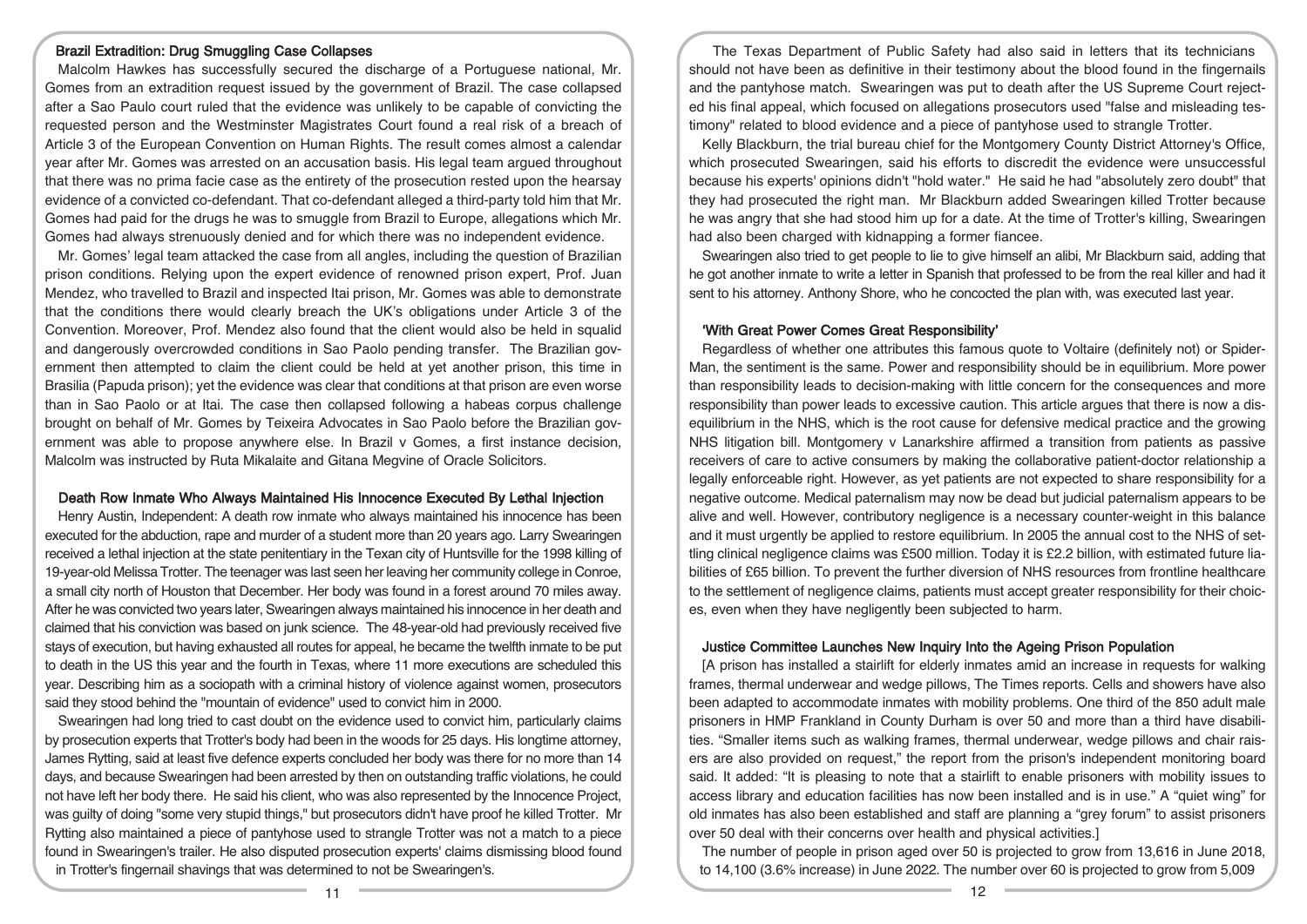to 5,600 (12% increase) over the same period, and those aged over 70 from 1,681 to 2,000 (19% increase). The proportion of people aged over 60 is also expected to rise as a proportion of the total prison population. These projections result from more offenders aged 50 and over being sent to prison than are being released – driven by increases in sexual offence proceedings since 2012. Offenders are also receiving longer sentences, which also raises the numbers turning 50, 60 or 70 while in custody. The Committee's inquiry will examine the challenges older prisoners face and the services they need, including the adequacy of accommodation, purposeful activity, provision of health and social care, resettlement and whether a national strategy for the treatment of older prisoners is needed.

Chair of the Justice Committee, Bob Neill MP, said: "Prisons are often unfit for the needs of older people and the Committee is concerned that more and more older prisoners are living in unsuitable accommodation without access to proper health and social care or the wider prison regime. The Chief Inspector has said that it is disappointing that there is no clear strategy for older prisoners and the Committee wants to get to the bottom of what is being done to support this cohort of prisoners and what plans are being made for the future as the number of older prisoners increases. The Justice Committee last looked at this issue six years ago and we are concerned that little progress has been made since then. Our new inquiry seeks to identify the extent of the problem and to recommend what can be done to improve the situation."

Terms of Reference: The Committee invites written evidence submissions on some or all of the following points via the Committee's website by 1st October 2019. 1. What are the characteristics of older prisoners, what types of offences are they in prison for and how is this demographic likely to change in the future? 2. What challenges do older prisoners face, what services do they need and are there barriers to them accessing these? 3. Is the design of accommodation for older prisoners appropriate and what could be done to improve this? 4. How do older prisoners interact with the prison regime and what purposeful activity is available to them? 5. Does the provision of both health and social care, including mental health, meet the needs of older prisoners and how can services be made more effective? 6. Do prisons, healthcare providers, local authorities and other organisations involved in the care of older prisoners collaborate effectively? 7. Are the arrangements for the resettlement of older prisoners effective? 8. Does the treatment of older prisoners comply with equality legislation and human rights standards? 9. Whether a national strategy for the treatment of older prisoners should be established; and if so what it should contain?

Guidance on submitting evidence can be viewed here - https://is.gd/PNXnV5

Background: The Committee published a report on older prisoners in 2013. The Committee found that there was a lack of provision of social care for older prisoners and that there was confusion as to which authorities were responsible for what. The Committee highlighted that much of the current accommodation was built for young men and was not appropriately configured for older prisons. A lack of mental health provision was also raised as a significant issue.

The Committee returned to the issue as part of its recent inquiry Prison Population 2022. The Committee found that although there is good provision in some prisons, physical constraints in the prison estate mean that older and infirm prisoners are not always well accommodated, with cell showers and walkways largely inaccessible. Places in palliative care units and dedicated units for older prisoners are insufficient for the size of the population and in some cases, they are held in healthcare beds as the only suitable accommodation.

As part of its current inquiry into prison governance, the Committee looked at the over-

sight and commissioning arrangements for healthcare in prisons. The Committee heard from witnesses that healthcare for older prisoners was a growing issue. Dr Sarah Bromley, National Medical Director at Care UK, told the Committee that "the fabric of the buildings does not lend itself to caring for people who are wheelchair-bound or have poor mobility. Social care is very patchy across the country, and how well social care is working has a big impact on health as well. For the frail elderly, particularly those with dementia, we are struggling to provide what they need to keep them safe and healthy."

Information on how to submit written evidence

The deadline for submitting written evidence via the Committee's website is Tuesday 1 October 2019. Please note that the Committee may not investigate or intervene in individual cases. Submissions may make reference to individual cases for illustrative purposes, provided they are not the subject of legal proceedings currently before UK courts. Written submissions should be made via the web portal Submissions need not address every aspect of the terms of reference and should be no longer than 3,000 words.

The Committee values diversity and seeks to ensure this where possible. We encourage members of under represented groups to submit written evidence.

#### HMP Elmley – Less Safe, Weaknesses Across all Areas

HMP Elmley, a large men's prison on the Isle of Sheppey in Kent, was found to have become less safe over the last four years and was assessed by inspectors as not sufficiently good across all aspects of prison life. However, Peter Clarke, HM Chief Inspector of Prisons, said Elmley was "not without hope" as Governor and management clearly understood the weaknesses and had credible plans to address them. At the time of the inspection in April and May 2019, Elmley held over 1,100 prisoners, with significant numbers of foreign nationals and sex offenders. The prison was last inspected in 2015. It was pleasing, Mr Clarke said, to see some improvements to the reception and induction of new prisoners. Violence was lower than in similar prisons, though a quarter of prisoners still said they felt unsafe. The prison was urged to conduct more thorough investigations into the factors driving violence. Nearly half of prisoners said it was easy to obtain illicit drugs in the prison and 22% tested positive during random mandatory drug tests, but there was no comprehensive drug supply reduction strategy. However, care for those in crisis or at risk of self-harm was reasonably good.

25 recommendations from the last inspection were not achieved. Inspectors saw too many examples of low level poor behaviour such as open vaping on wings, prisoners being inappropriately dressed, the use of bad language and play-fighting going unchallenged. "Inexperienced staff needed to be given the confidence to do so, and this required them to be supported and mentored by their more experienced colleagues," Mr Clarke said. "However, we saw young, inexperienced staff being left alone on landings while groups of their colleagues congregated in wing offices."

Living conditions were variable across the prison, and overall standards of cleanliness were not good enough. No fewer than 180 prisoners were allocated to working on the wings, but many were not fully or meaningfully employed or supervised. The strategic management of rehabilitation and release planning needed more attention. Although there was some good work being carried out, including the management of multi-agency public protection arrangements (MAPPA) cases, significant improvement was needed in many other areas.

Overall, Mr Clarke said: "While it was disappointing to find that the prison had not managed to improve since the last inspection, and that on this occasion all our judgements were 'not